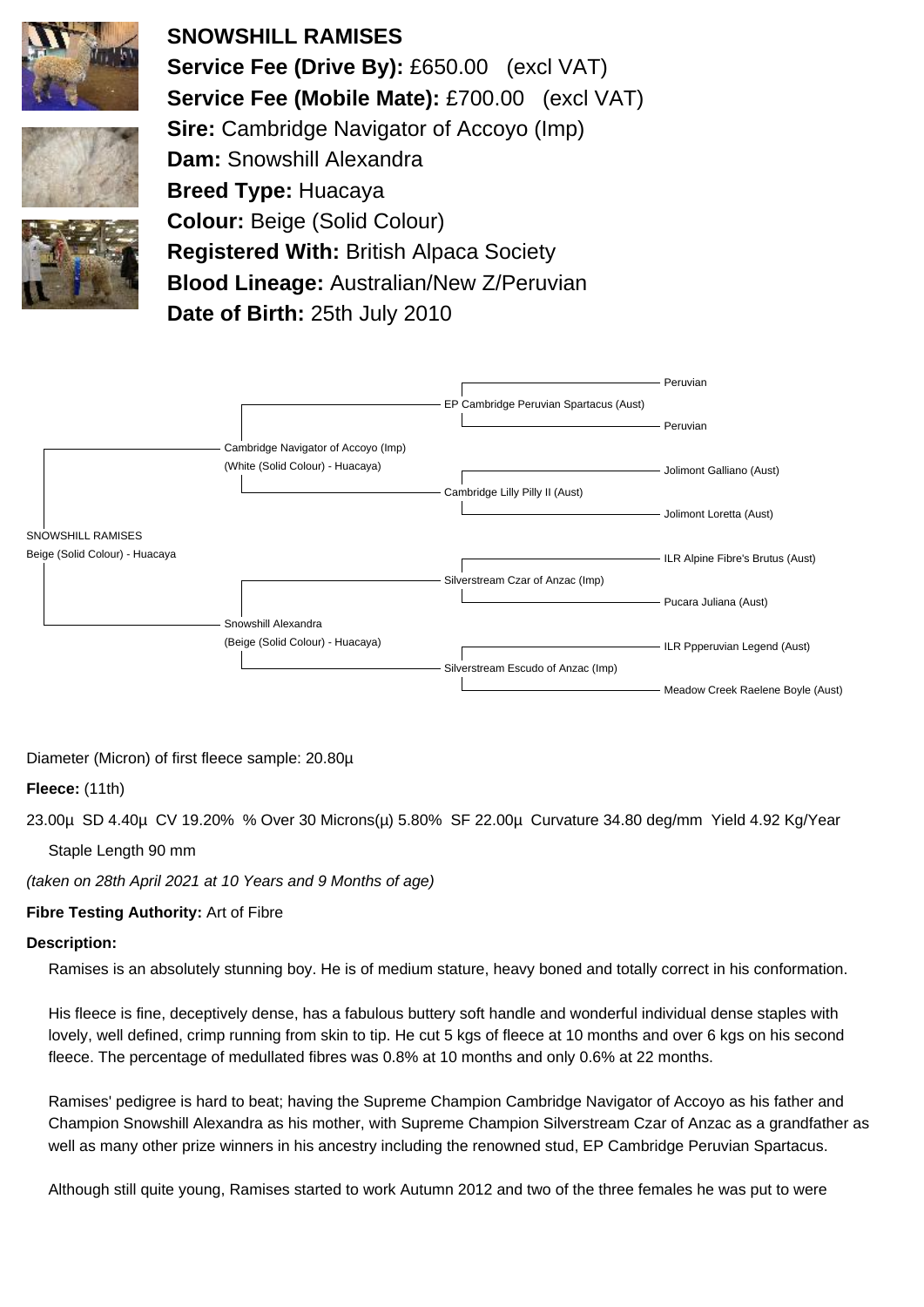confirmed as being pregnant. Both off-spring are now on the ground and female. Both have good conformation and what looks like being stunning fleece. One of these girls, Simonetta, was placed first by Peter Kennedy in her junior white class at the 2014 Alpaca Showtime event and 1st by Cathy Lloyd at the HoE Spring Fiesta. All of his 2015 cria, to date, are good looking animals with dense, bright and crimpy fleeces. A son, Snowshill Titian was Champion Light Male at the 2016 HoE Spring Fiesta and a daughter, Snowshill Polyanna II was Reserve Champion Light female in this show. Many of his more recent cria are also doing well in both halter and fleece shows.

His fleece is, not unsurprisingly, becoming less fine as he ages, however, he is still producing a good weight (over 4.5kgs) and length (110mm). He's produced a stunning beige daughter in 2020 with a very bright, soft, fine and crimpy fleece.

Ramises' fleece statistics are:-

1st fleece - 20.80 microns

2nd fleece -19.30 microns

3rd fleece - 22.60 microns

4th fleece - 20.10 microns

5th fleece - 24.20 microns

#### 6th fleece - 23.10 microns

#### **Prizes Won:**

JUNIOR

2011 Heart of England Autumn National Fleece Show - 1st Junior Beige fleece and Champion Beige fleece - Judge: Val Fullerlove

2011 Scottish National Fleece Show - 1st Junior Beige fleece and Champion Beige fleece - Judge: Rob Bettinson

2012 Futurity Fleece Show - 1st Junior Beige and Reserve Champion Beige fleece - Judge: Liz Barlow

2012 World Alpaca Conference International fleece show - 3rd Junior Beige fleece - Judge: Tim Hey

2012 Three Counties Fleece Show - 1st Junior Beige fleece - Judge; Rob Bettinson

#### INTERMEDIATE

2012 Futurity Show - 4th Intermediate Beige Male - Judge: Val Fullerlove

2012 South West Alpaca Group Spring Show - 3rd Intermediate Beige Male - Judge:- Liz Barlow

2012 Heart of England Spring Alpaca Fiesta Show - 1st Intermediate Beige Male and Reserve Champion Beige Male -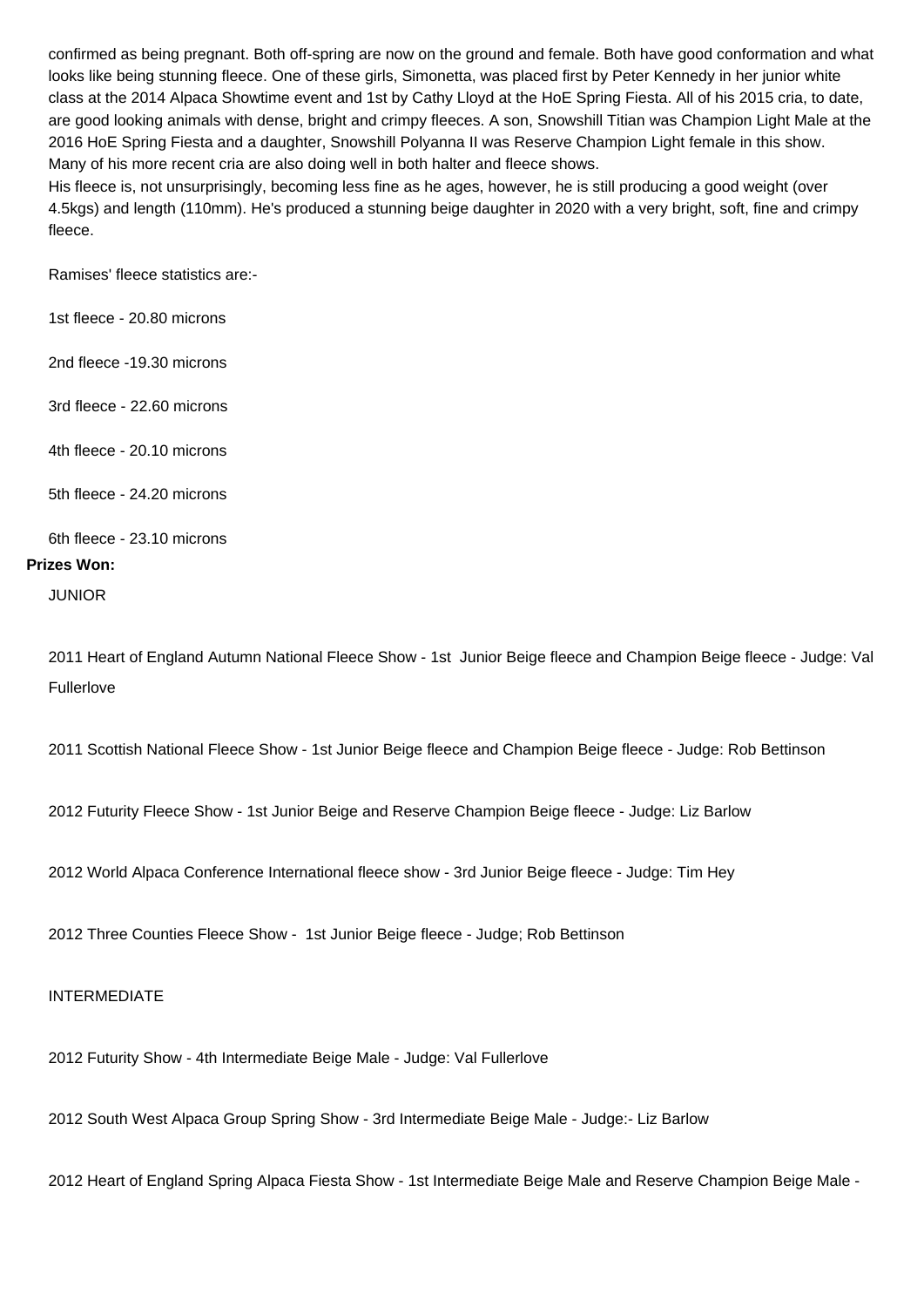Nick Harrington Smith

2012 North Somerset Show - Ist Intermediate Beige Male and Reserve Champion Beige Male - Judge: - Jay Holland

2012 Heart of England Autumn National Fleece Show - 2nd Beige Intermediate fleece - Judge: Mary Jo Smith

2012 Scottish National Fleece Show - 1st Intermediate Beige fleece and Champion Beige fleece - Judge: Jay Holland.

2013 Futurity International Fleece Show - 1st Intermediate Light Fleece and Champion Light Fleece in Show (88 points (1 point below supreme champion)). Judge: Jill MacLeod.

2013 BAS National Fleece Show - 1st Intermediate Light Fleece (still 81 points after 4 shows). Judge: Nick Harrington Smith

2013 Royal Three Counties Fleece Show - 1st Intermediate Light Fleece and Champion Light Fleece. Judge: Nick Harrington Smith.

#### ADULT

2013 Futurity Halter Show - 3rd Adult Light Male. Judge: Jill MacLeod.

2013 Heart of England Spring Fiesta - 2nd Adult Light Male. Judge: Mary-Jo Smith.

2013 BAS National Show - 3rd Adult Light Male. Judge: Val Fullerlove

2013 Royal Three Counties Halter Show - 2nd Adult Light Male. Judge: Nick Harrington Smith.

2013 Romsey Show - 1st Adult Light Male and Champion Adult Light Male. Judge: Nick Harrington Smith.

2013 Heart of England National Fleece Show 1st Adult Light Fleece and Champion Light Fleece (83.5 points). Judge: Rob Bettinson.

2014 National Fleece Fleece Show - 4th Adult Light Fleece (76 points). Judge: Mary-Jo Smith.

2014 North Somerset Show - 1st Adult Light Male and Champion Light Male. Judge: Shirley Bettinson.

2014 Royal Three Counties Fleece Show -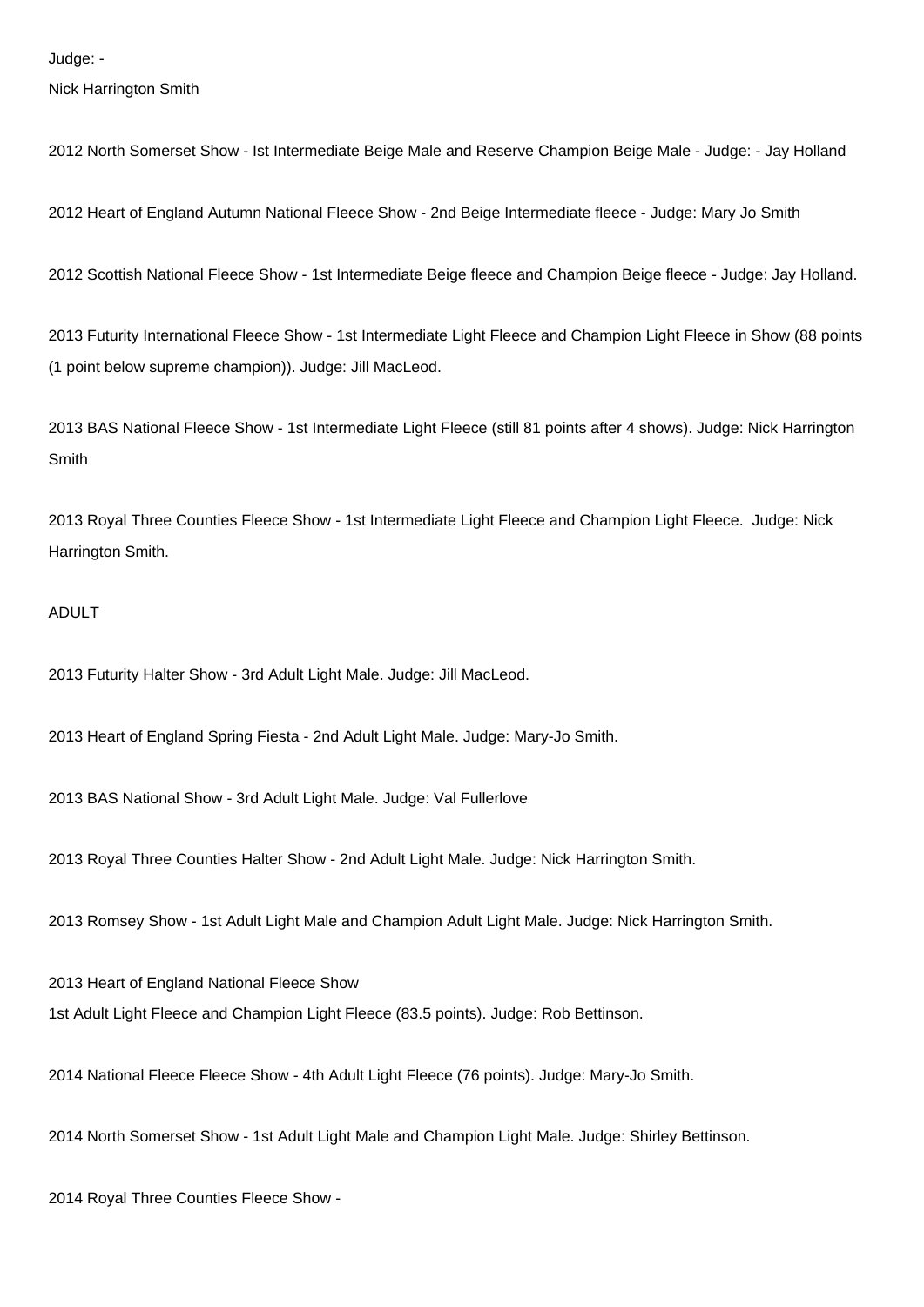2nd Adult Light fleece and Reserve Champion Light fleece (1 point below Supreme fleece score). Judge: Tim Hey

2014 Heart of England Fleece Show - 1st Adult Light Fleece and Reserve Champion Light Fleece. Judge: Jay Holland.

2015 BAS National Fleece Show - 1st Adult Light Fleece. Judge: Matt Lloyd.

2015 Futurity International Fleece Show - 2nd Adult Light Fleece: Judge: Wade Gease.

2015 Royal Bath and West Fleece Show - 1st Senior Light fleece. Judge: Val Fullerlove.

#### **SENIOR**

2014 Ellingham and Ringwood Show - 1st Senior Light Male and Champion Light Male. Judge: Tim Hey.

2014 Romsey Show - 1st Senior Light Male and Reserve Champion Light Male. Judge: Jay Holland.

2015 BAS National Show - 1st Senior Light Male. Judges: Natasha Clarke and Cathy Lloyd.

2015 Royal Three Counties Fleece Show - 1st Senior Light fleece and Champion Light Fleece. Judge: Rob Bettinson.

2015 Heart of England Fleece Show - 1st Senior Light Fleece and Reserve Champion Light Fleece. Judge: Nick Harrington Smith.

#### 2016

BAS National Fleece Show - 2nd Senior Light Fleece. Judge: Tim Hey.

2016 Heart of England Spring Fiesta - 2nd Light Sire's Progeny. Judge: Nick Harrington Smith.

2016 Royal Bath and West Fleece Show - 1st Senior Light Fleece and Champion Light Fleece (5th fleece). Judge: Val Fullerlove.

2016 Royal Three Counties Show - 2nd Sire's progeny. Judge: Liz Barlow.

2016 Royal Three Counties Fleece Show - 1st Senior Light fleece and Champion Light fleece (6th fleece). Judge: Val Fullerlove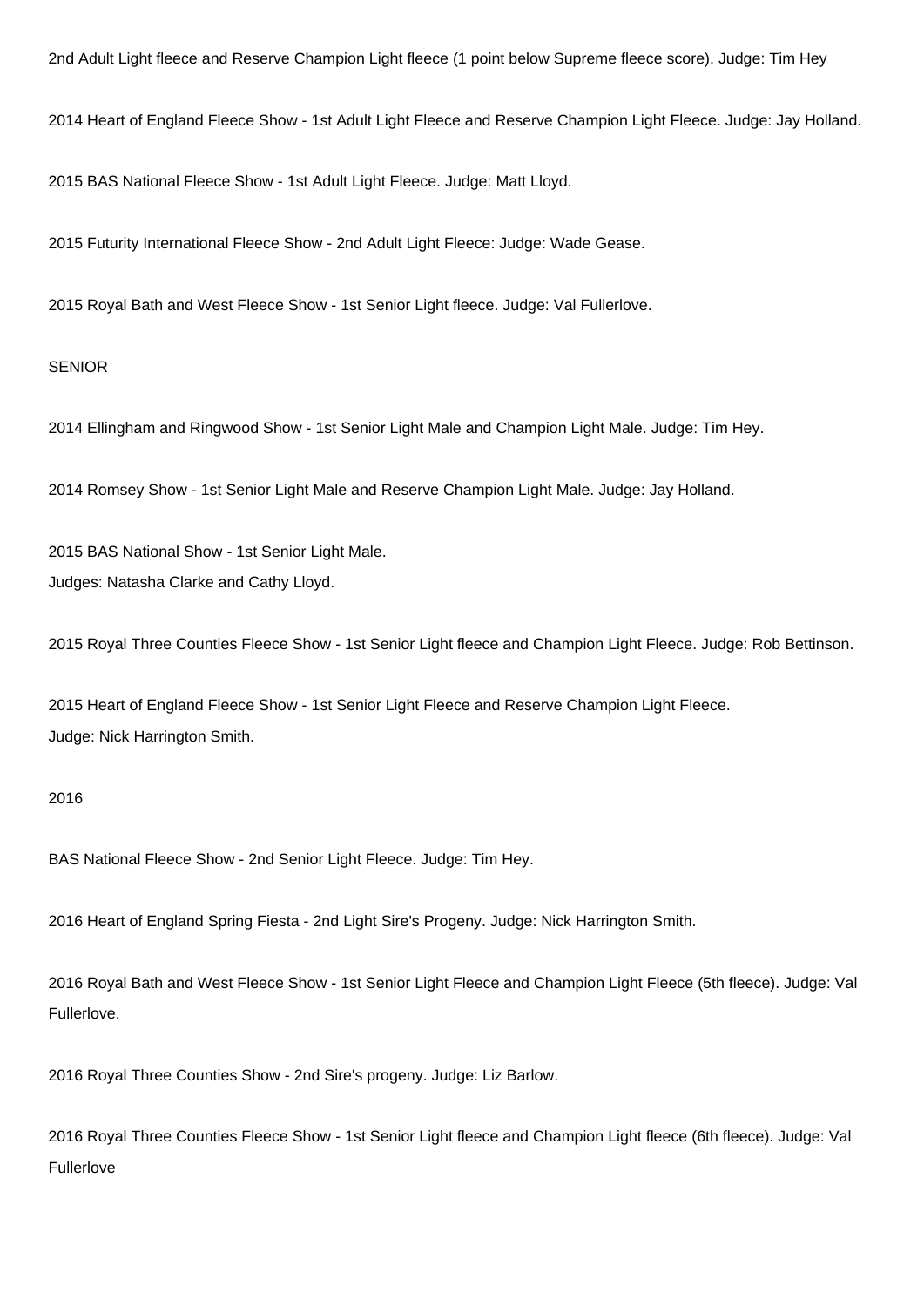2016 Royal Bath and West Fleece Show - 1st Senior Light Fleece and Champion Light Fleece Judge: Val Fullerlove

2016 HoE Autumn Fleece Show - 1st Senior Light Fleece. Judge: Mary Jo Smith

2017

2017 National Fleece Show - 1st Senior Light Fleece. Judge: Nick Harrington Smith

2017 Devon County - 2nd Huacaya Sire's Progeny. Judge: Nick Harrington Smith.

2017 Royal Three Counties Fleece Show - 1st Senior Light Fleece and Champion Light Huacaya Fleece. Judge: Jo Bridge

2017 Ellingham and Ringwood Show - 1st Senior Light Male. Judge: Tim Hey.

2017 Heart of England Fleece Show - 2nd Senior Light Fleece. Judge: Barbara Hetherington.

2018

2018 BAS National Fleece Show - 1st Senior Light Fleece. Judge: Tim Hey/Liz Barlow

2018 Heart of England Spring Fiesta - 3rd Sire's progeny. Judges: Matt and Cathy Lloyd.

2018 Royal Three Counties Fleece Show - 2nd Veteran Light fleece. Judge: Barbara Hetherington.

2018 Royal Three Counties Halter Show - 1st Sire's progeny. Judge: Rob Bettinson.

2018 Ellingham and Ringwood Show - Ist Senior Light Male and Champion Light Male. Judge: Jo Bridge.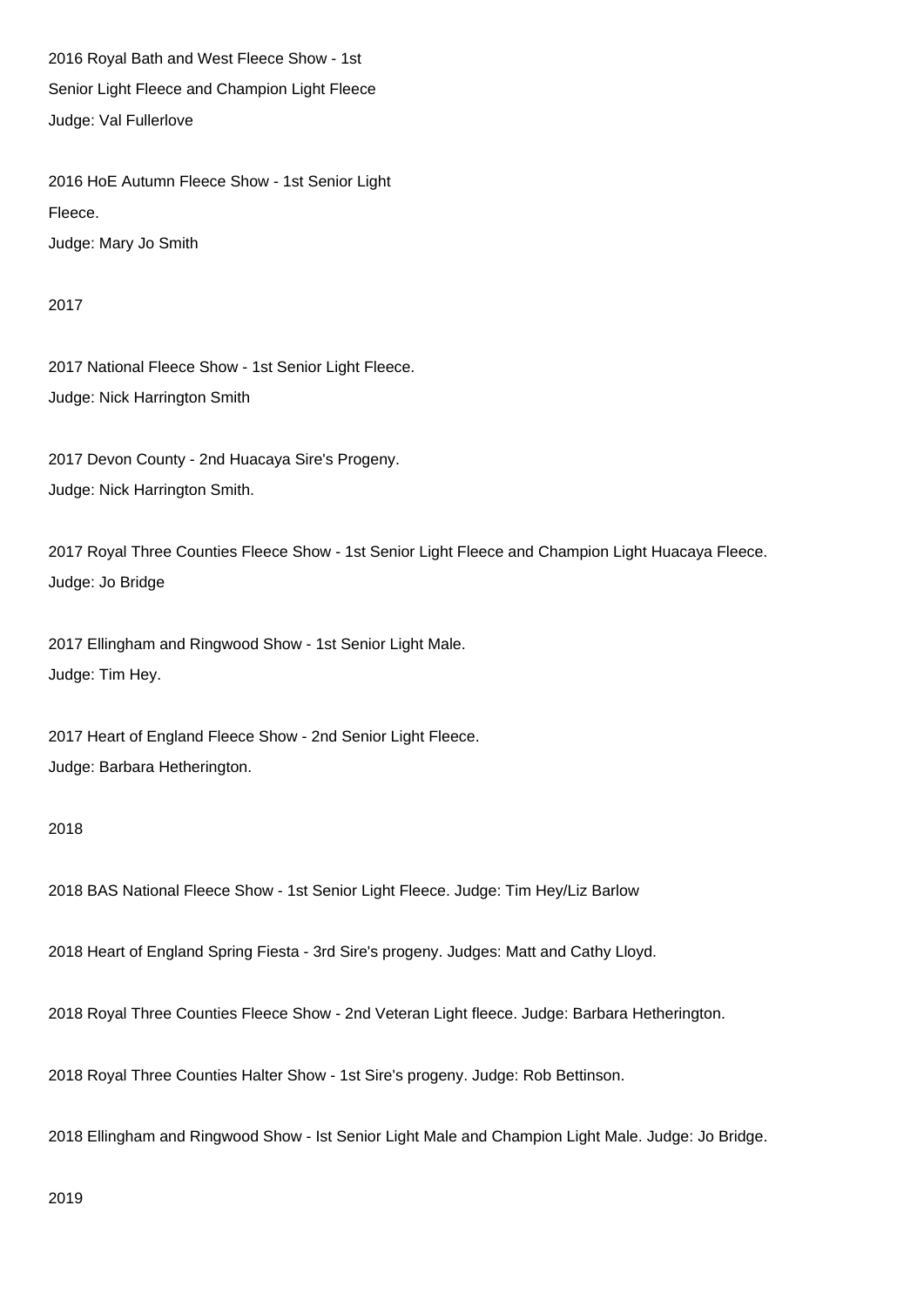2019 National Fleece Show - 1st Veteran Light Fleece. Judge: Jay Holland.

# Ramises at 2012 Futurity